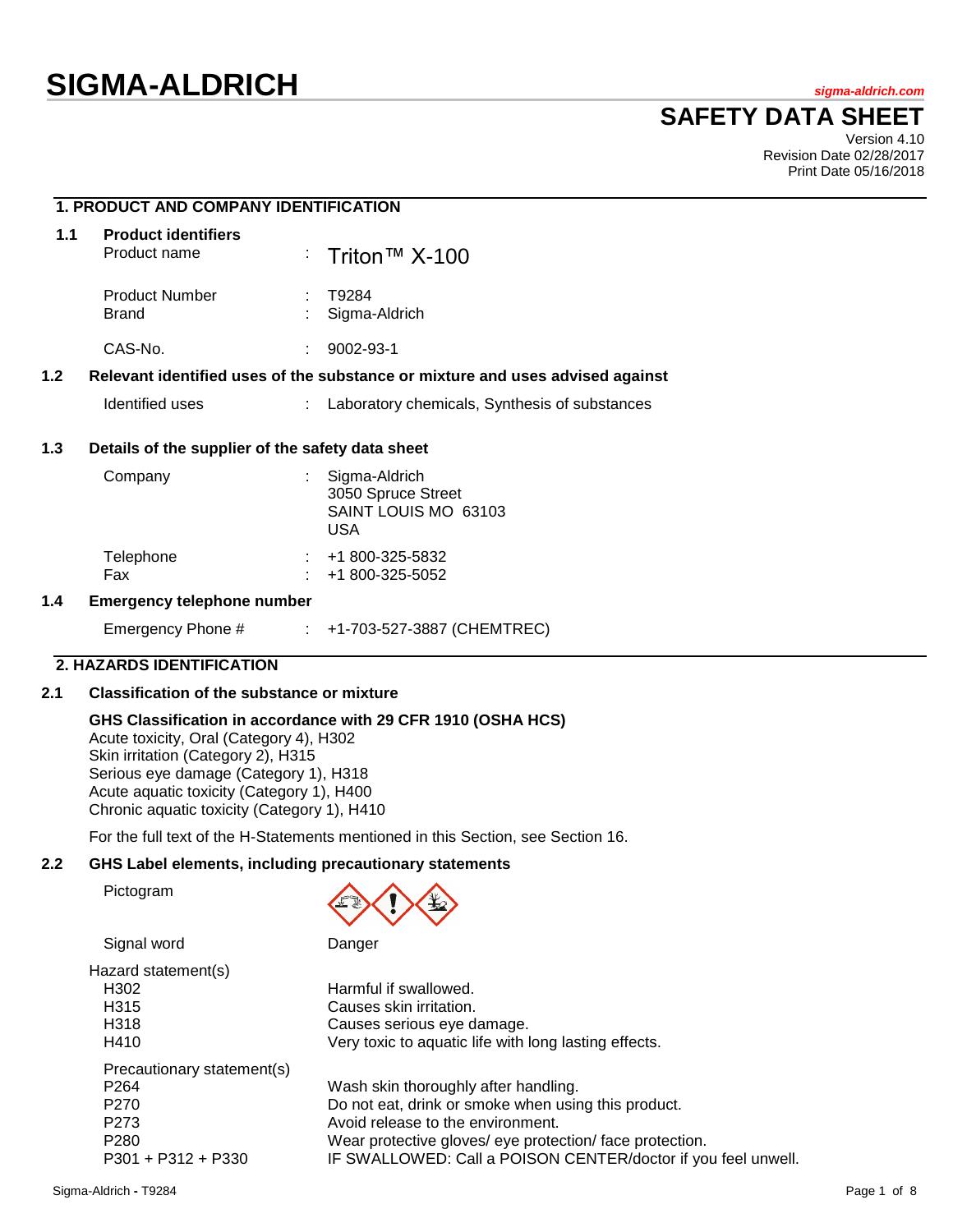|                           | Rinse mouth.                                                             |
|---------------------------|--------------------------------------------------------------------------|
| P302 + P352               | IF ON SKIN: Wash with plenty of soap and water.                          |
| P305 + P351 + P338 + P310 | IF IN EYES: Rinse cautiously with water for several minutes. Remove      |
|                           | contact lenses, if present and easy to do. Continue rinsing. Immediately |
|                           | call a POISON CENTER/doctor.                                             |
| P332 + P313               | If skin irritation occurs: Get medical advice/attention.                 |
| P362                      | Take off contaminated clothing and wash before reuse.                    |
| P391                      | Collect spillage.                                                        |
| P501                      | Dispose of contents/ container to an approved waste disposal plant.      |
|                           |                                                                          |

#### **2.3 Hazards not otherwise classified (HNOC) or not covered by GHS** - none

## **3. COMPOSITION/INFORMATION ON INGREDIENTS**

## **3.1 Substances**

| ounaluuu<br>Synonyms | : t-Octylphenoxypolyethoxyethanol<br>4-(1,1,3,3-Tetramethylbutyl)phenyl-polyethylene glycol<br>Polyethylene glycol tert-octylphenyl ether |
|----------------------|-------------------------------------------------------------------------------------------------------------------------------------------|
|                      |                                                                                                                                           |

| Formula | $\therefore$ (C2H4O)nC14H22O |
|---------|------------------------------|
| CAS-No. | $: 9002 - 93 - 1$            |

## **Hazardous components**

| Component                                                                                                                                                                | Classification                   | Concentration |  |
|--------------------------------------------------------------------------------------------------------------------------------------------------------------------------|----------------------------------|---------------|--|
| p-tertiary-Octylphenoxy polyethyl alcohol Included in the Candidate List of Substances of Very High<br>Concern (SVHC) according to Regulation (EC) No. 1907/2006 (REACH) |                                  |               |  |
|                                                                                                                                                                          | Acute Tox. 4; Skin Irrit. 2; Eye | $90 - 100 \%$ |  |
|                                                                                                                                                                          | Dam. 1; Aquatic Acute 1;         |               |  |
|                                                                                                                                                                          | Aquatic Chronic 1; H302,         |               |  |
|                                                                                                                                                                          | H315, H318, H410                 |               |  |

For the full text of the H-Statements mentioned in this Section, see Section 16.

## **4. FIRST AID MEASURES**

## **4.1 Description of first aid measures**

#### **General advice**

Consult a physician. Show this safety data sheet to the doctor in attendance.Move out of dangerous area.

#### **If inhaled**

If breathed in, move person into fresh air. If not breathing, give artificial respiration. Consult a physician.

#### **In case of skin contact**

Wash off with soap and plenty of water. Consult a physician.

#### **In case of eye contact**

Rinse thoroughly with plenty of water for at least 15 minutes and consult a physician.

#### **If swallowed**

Never give anything by mouth to an unconscious person. Rinse mouth with water. Consult a physician.

#### **4.2 Most important symptoms and effects, both acute and delayed**

The most important known symptoms and effects are described in the labelling (see section 2.2) and/or in section 11

#### **4.3 Indication of any immediate medical attention and special treatment needed** No data available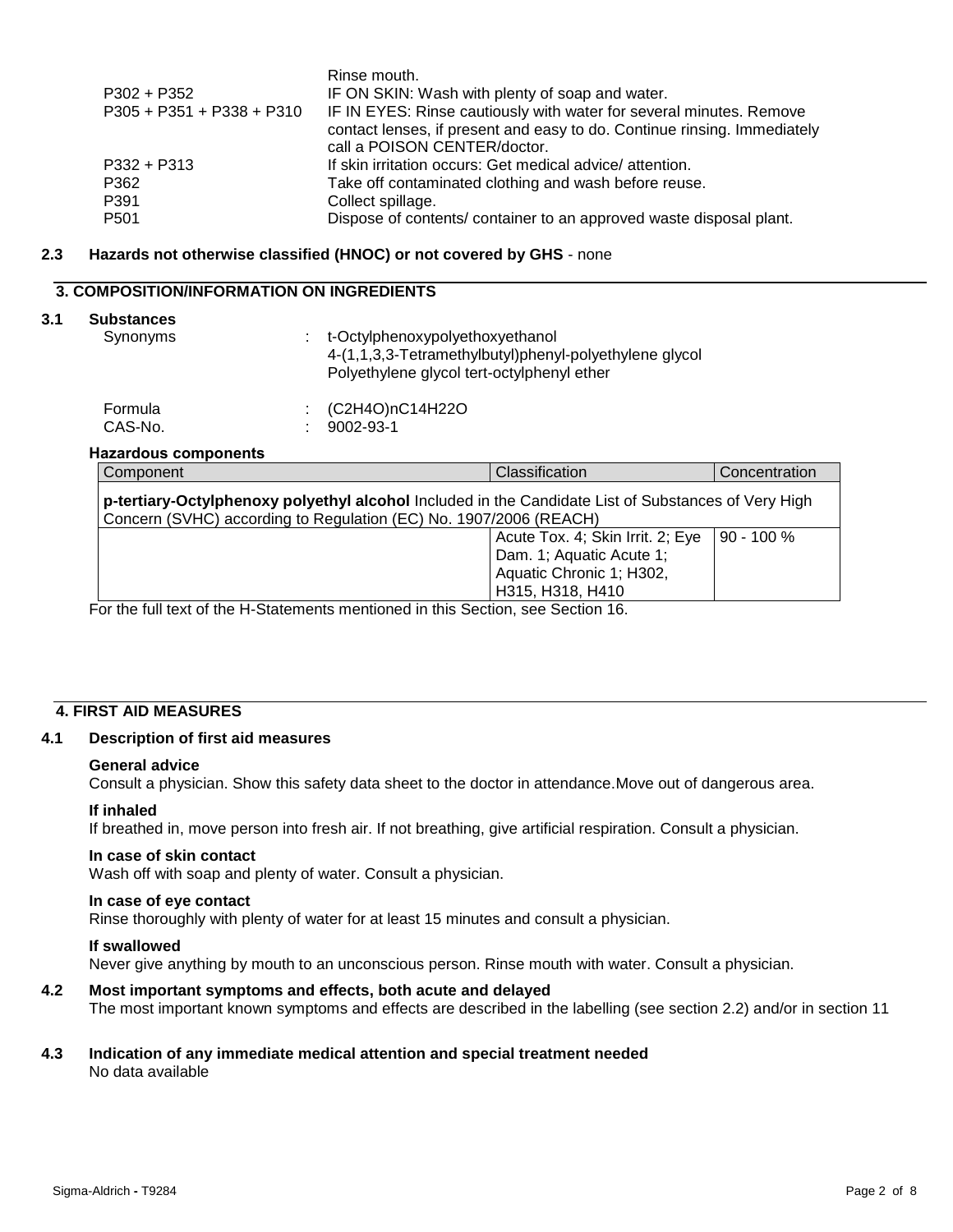## **5. FIREFIGHTING MEASURES**

#### **5.1 Extinguishing media**

### **Suitable extinguishing media**

Use water spray, alcohol-resistant foam, dry chemical or carbon dioxide.

#### **5.2 Special hazards arising from the substance or mixture** No data available

## **5.3 Advice for firefighters** Wear self-contained breathing apparatus for firefighting if necessary.

**5.4 Further information** No data available

## **6. ACCIDENTAL RELEASE MEASURES**

#### **6.1 Personal precautions, protective equipment and emergency procedures**

Use personal protective equipment. Avoid breathing vapours, mist or gas. Ensure adequate ventilation. Evacuate personnel to safe areas.

For personal protection see section 8.

#### **6.2 Environmental precautions**

Prevent further leakage or spillage if safe to do so. Do not let product enter drains. Discharge into the environment must be avoided.

**6.3 Methods and materials for containment and cleaning up**

Soak up with inert absorbent material and dispose of as hazardous waste. Keep in suitable, closed containers for disposal.

**6.4 Reference to other sections**

For disposal see section 13.

## **7. HANDLING AND STORAGE**

### **7.1 Precautions for safe handling**

Avoid contact with skin and eyes. Avoid inhalation of vapour or mist. For precautions see section 2.2.

#### **7.2 Conditions for safe storage, including any incompatibilities**

Keep container tightly closed in a dry and well-ventilated place. Containers which are opened must be carefully resealed and kept upright to prevent leakage.

## **7.3 Specific end use(s)**

Apart from the uses mentioned in section 1.2 no other specific uses are stipulated

## **8. EXPOSURE CONTROLS/PERSONAL PROTECTION**

#### **8.1 Control parameters**

#### **Components with workplace control parameters** Contains no substances with occupational exposure limit values.

Hazardous components without workplace control parameters

#### **8.2 Exposure controls**

#### **Appropriate engineering controls**

Handle in accordance with good industrial hygiene and safety practice. Wash hands before breaks and at the end of workday.

## **Personal protective equipment**

#### **Eye/face protection**

Tightly fitting safety goggles. Faceshield (8-inch minimum). Use equipment for eye protection tested and approved under appropriate government standards such as NIOSH (US) or EN 166(EU).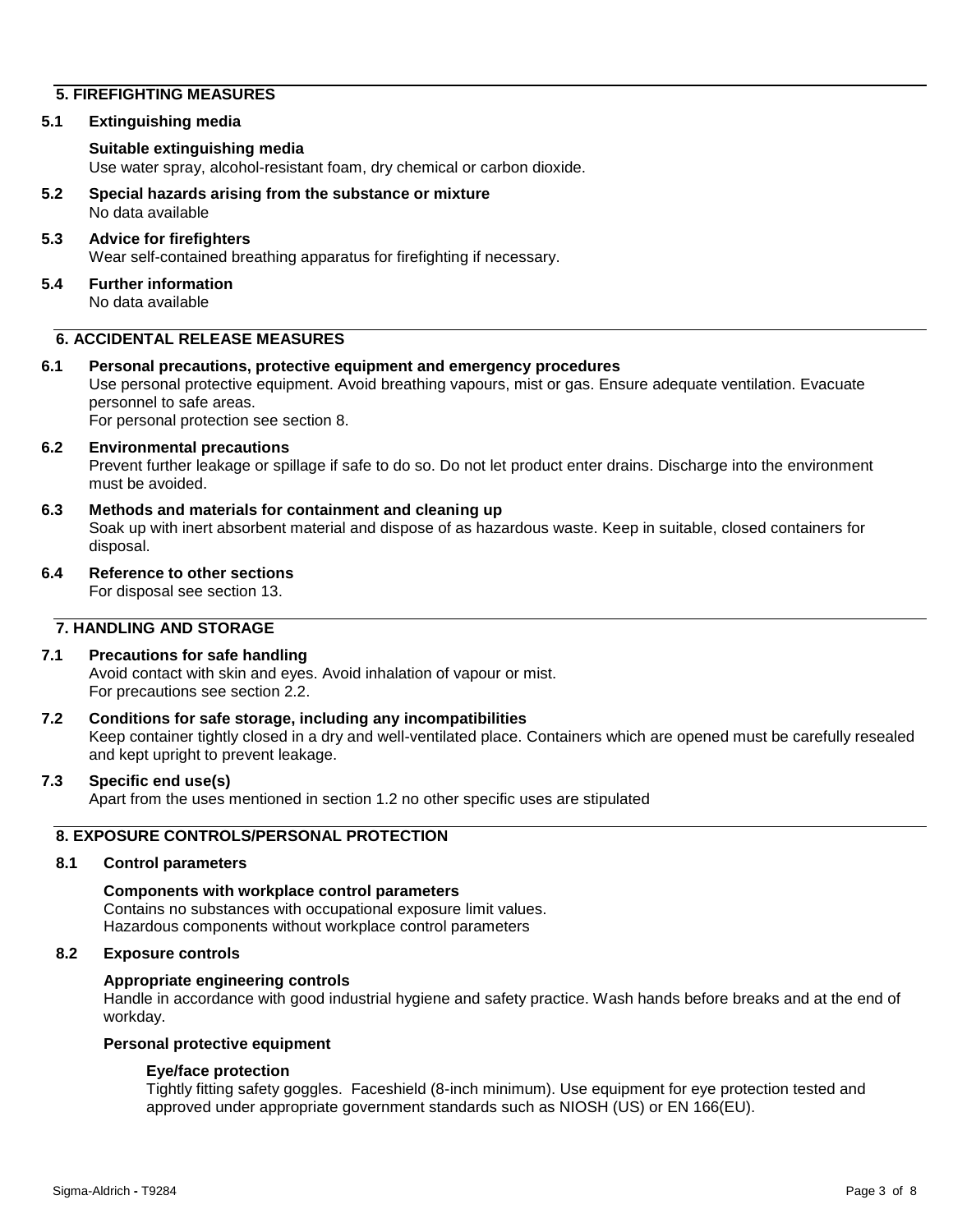#### **Skin protection**

Handle with gloves. Gloves must be inspected prior to use. Use proper glove removal technique (without touching glove's outer surface) to avoid skin contact with this product. Dispose of contaminated gloves after use in accordance with applicable laws and good laboratory practices. Wash and dry hands.

Full contact Material: Nitrile rubber Minimum layer thickness: 0.11 mm Break through time: 480 min Material tested:Dermatril® (KCL 740 / Aldrich Z677272, Size M)

Splash contact Material: Nitrile rubber Minimum layer thickness: 0.11 mm Break through time: 480 min Material tested:Dermatril® (KCL 740 / Aldrich Z677272, Size M)

data source: KCL GmbH, D-36124 Eichenzell, phone +49 (0)6659 87300, e-mail sales@kcl.de, test method: EN374

If used in solution, or mixed with other substances, and under conditions which differ from EN 374, contact the supplier of the CE approved gloves. This recommendation is advisory only and must be evaluated by an industrial hygienist and safety officer familiar with the specific situation of anticipated use by our customers. It should not be construed as offering an approval for any specific use scenario.

#### **Body Protection**

Complete suit protecting against chemicals, The type of protective equipment must be selected according to the concentration and amount of the dangerous substance at the specific workplace.

#### **Respiratory protection**

Where risk assessment shows air-purifying respirators are appropriate use a full-face respirator with multipurpose combination (US) or type ABEK (EN 14387) respirator cartridges as a backup to engineering controls. If the respirator is the sole means of protection, use a full-face supplied air respirator. Use respirators and components tested and approved under appropriate government standards such as NIOSH (US) or CEN (EU).

#### **Control of environmental exposure**

Prevent further leakage or spillage if safe to do so. Do not let product enter drains. Discharge into the environment must be avoided.

## **9. PHYSICAL AND CHEMICAL PROPERTIES**

#### **9.1 Information on basic physical and chemical properties**

| a) | Appearance                                         | Form: liquid, clear<br>Colour: light yellow |
|----|----------------------------------------------------|---------------------------------------------|
| b) | Odour                                              | No data available                           |
| c) | <b>Odour Threshold</b>                             | No data available                           |
| d) | рH                                                 | 9.7                                         |
| e) | Melting point/freezing<br>point                    | 6 °C (43 °F)                                |
| f) | Initial boiling point and<br>boiling range         | $>$ 200 °C ( $>$ 392 °F)                    |
| g) | Flash point                                        | 251 °C (484 °F) - closed cup                |
| h) | Evaporation rate                                   | No data available                           |
| i) | Flammability (solid, gas)                          | No data available                           |
| j) | Upper/lower<br>flammability or<br>explosive limits | No data available                           |
| k) | Vapour pressure                                    | < 1.33 hPa (< 1.00 mmHg) at 20 °C (68 °F)   |
| I) | Vapour density                                     | No data available                           |
| m) | Relative density                                   | 1.0700 g/cm3                                |
|    |                                                    |                                             |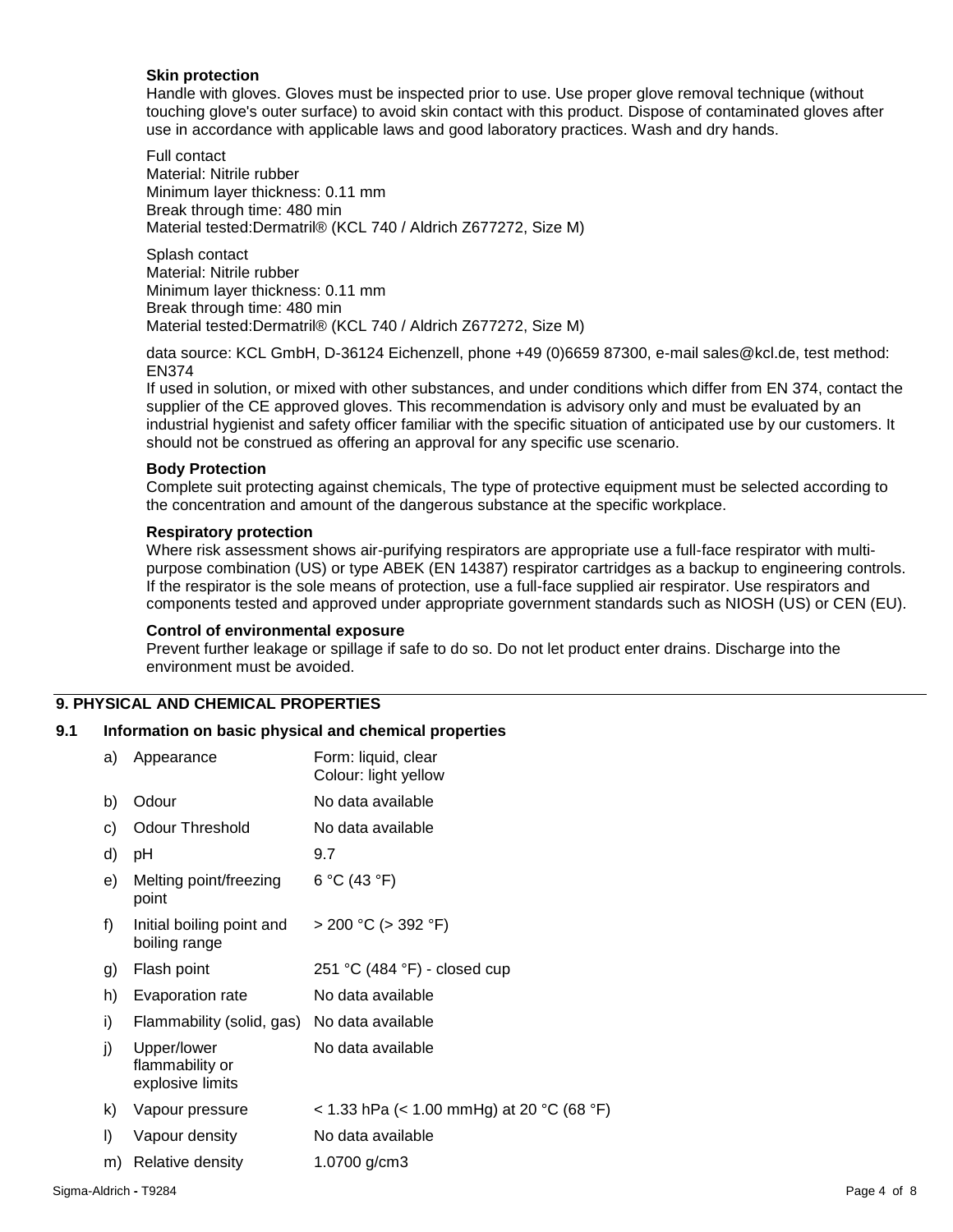|      | n)                                                             | Water solubility                                                                                                                   | soluble                                                                        |
|------|----------------------------------------------------------------|------------------------------------------------------------------------------------------------------------------------------------|--------------------------------------------------------------------------------|
|      | O)                                                             | Partition coefficient: n-<br>octanol/water                                                                                         | No data available                                                              |
|      | p)                                                             | Auto-ignition<br>temperature                                                                                                       | No data available                                                              |
|      | q)                                                             | Decomposition<br>temperature                                                                                                       | No data available                                                              |
|      | r)                                                             | Viscosity                                                                                                                          | No data available                                                              |
|      | s)                                                             | <b>Explosive properties</b>                                                                                                        | No data available                                                              |
|      | t)                                                             | Oxidizing properties                                                                                                               | No data available                                                              |
| 9.2  |                                                                | Other safety information<br>No data available                                                                                      |                                                                                |
|      |                                                                | <b>10. STABILITY AND REACTIVITY</b>                                                                                                |                                                                                |
| 10.1 |                                                                | <b>Reactivity</b><br>No data available                                                                                             |                                                                                |
| 10.2 |                                                                | <b>Chemical stability</b><br>Stable under recommended storage conditions.                                                          |                                                                                |
| 10.3 | <b>Possibility of hazardous reactions</b><br>No data available |                                                                                                                                    |                                                                                |
| 10.4 |                                                                | <b>Conditions to avoid</b><br>No data available                                                                                    |                                                                                |
| 10.5 |                                                                | Incompatible materials<br>Strong acids, Strong bases, Strong oxidizing agents                                                      |                                                                                |
| 10.6 |                                                                | <b>Hazardous decomposition products</b><br>Other decomposition products - No data available<br>In the event of fire: see section 5 | Hazardous decomposition products formed under fire conditions. - Carbon oxides |

## **11. TOXICOLOGICAL INFORMATION**

#### **11.1 Information on toxicological effects**

#### **Acute toxicity**

No data available

No data available

Inhalation: No data available

Inhalation: No data available

Dermal: No data available

LD50 Dermal - Rabbit - 8,000 mg/kg

No data available

No data available

**Skin corrosion/irritation** No data available

No data available

**Serious eye damage/eye irritation** No data available

Eyes - Rabbit Result: Risk of serious damage to eyes.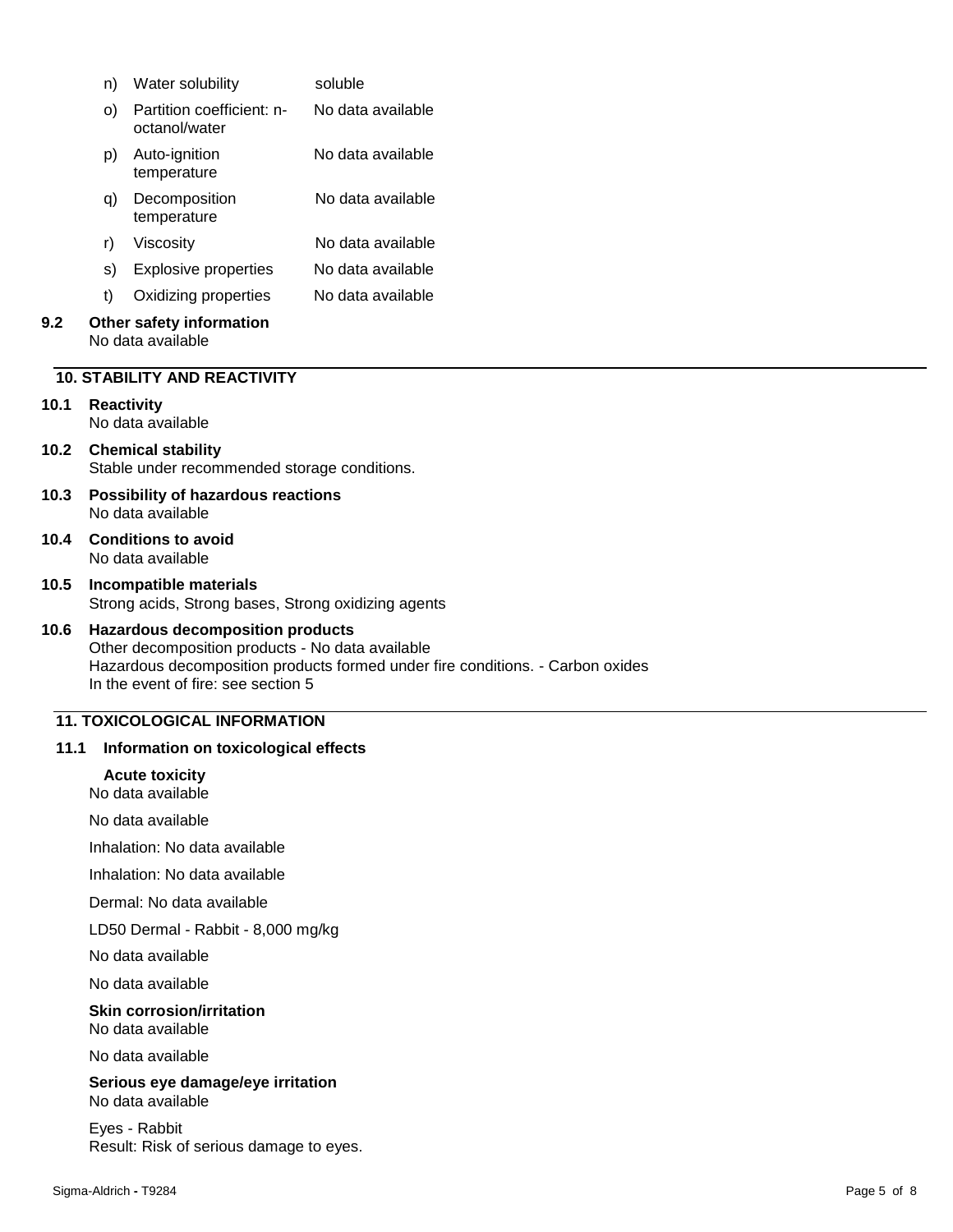#### (Draize Test)

#### **Respiratory or skin sensitisation**

No data available

No data available

## **Germ cell mutagenicity**

No data available

#### No data available

#### **Carcinogenicity**

- IARC: No component of this product present at levels greater than or equal to 0.1% is identified as probable, possible or confirmed human carcinogen by IARC.
- NTP: No component of this product present at levels greater than or equal to 0.1% is identified as a known or anticipated carcinogen by NTP.
- OSHA: No component of this product present at levels greater than or equal to 0.1% is identified as a carcinogen or potential carcinogen by OSHA.

#### **Reproductive toxicity**

No data available No data available No data available

No data available

**Specific target organ toxicity - single exposure** No data available

**Specific target organ toxicity - repeated exposure** No data available

**Aspiration hazard** No data available

## **Additional Information**

RTECS: MD0907700

To the best of our knowledge, the chemical, physical, and toxicological properties have not been thoroughly investigated.

To the best of our knowledge, the chemical, physical, and toxicological properties have not been thoroughly investigated.

## **12. ECOLOGICAL INFORMATION**

#### **12.1 Toxicity**

No data available No data available

> Toxicity to daphnia and other aquatic invertebrates Remarks: No data available

**12.2 Persistence and degradability**

No data available

Chemical Oxygen Demand (COD) 2.19 mg/g

- **12.3 Bioaccumulative potential** No data available
- **12.4 Mobility in soil** No data available

## **12.5 Results of PBT and vPvB assessment**

PBT/vPvB assessment not available as chemical safety assessment not required/not conducted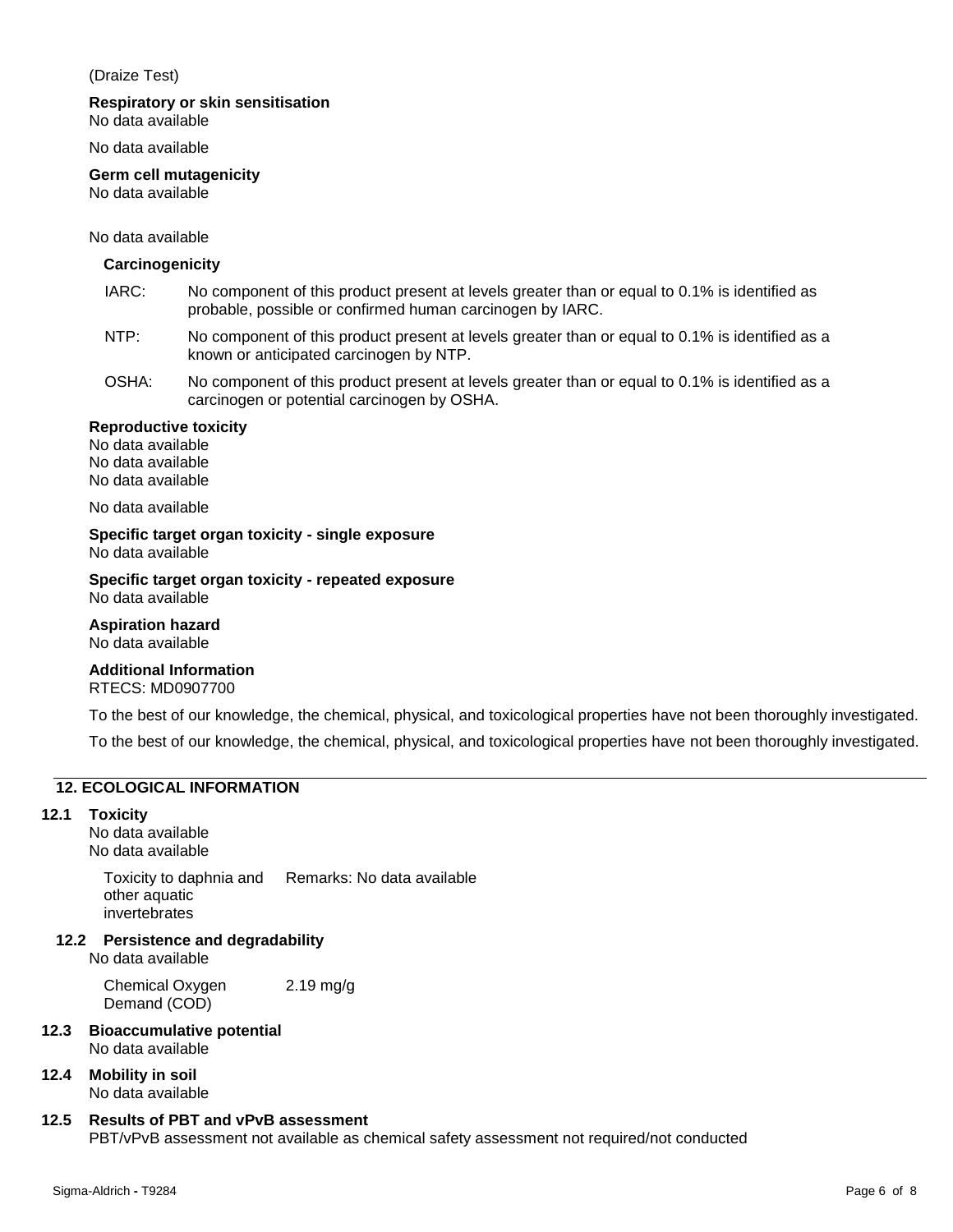#### **12.6 Other adverse effects**

An environmental hazard cannot be excluded in the event of unprofessional handling or disposal. Very toxic to aquatic life with long lasting effects.

#### **13. DISPOSAL CONSIDERATIONS**

#### **13.1 Waste treatment methods**

#### **Product**

Offer surplus and non-recyclable solutions to a licensed disposal company. Contact a licensed professional waste disposal service to dispose of this material.

#### **Contaminated packaging**

Dispose of as unused product.

## **14. TRANSPORT INFORMATION**

#### **DOT (US)**

UN number: 3082 Class: 9 Packing group: III Proper shipping name: Environmentally hazardous substance, liquid, n.o.s. (p-tertiary-Octylphenoxy polyethyl alcohol) Reportable Quantity (RQ): Marine pollutant:yes Poison Inhalation Hazard: No

#### **IMDG**

UN number: 3082 Class: 9 Packing group: III EMS-No: F-A, S-F Proper shipping name: ENVIRONMENTALLY HAZARDOUS SUBSTANCE, LIQUID, N.O.S. (p-tertiary-Octylphenoxy polyethyl alcohol) Marine pollutant:yes

#### **IATA**

UN number: 3082 Class: 9 Packing group: III Proper shipping name: Environmentally hazardous substance, liquid, n.o.s. (p-tertiary-Octylphenoxy polyethyl alcohol)

#### **15. REGULATORY INFORMATION**

#### **SARA 302 Components**

No chemicals in this material are subject to the reporting requirements of SARA Title III, Section 302.

#### **SARA 313 Components**

This material does not contain any chemical components with known CAS numbers that exceed the threshold (De Minimis) reporting levels established by SARA Title III, Section 313.

## **SARA 311/312 Hazards**

Acute Health Hazard

#### **Massachusetts Right To Know Components**

No components are subject to the Massachusetts Right to Know Act.

#### **Pennsylvania Right To Know Components** p-tertiary-Octylphenoxy polyethyl alcohol CAS-No. 9002-93-1 Revision Date **New Jersey Right To Know Components** p-tertiary-Octylphenoxy polyethyl alcohol CAS-No. 9002-93-1 Revision Date

#### **California Prop. 65 Components**

This product does not contain any chemicals known to State of California to cause cancer, birth defects, or any other reproductive harm.

### **16. OTHER INFORMATION**

#### **Full text of H-Statements referred to under sections 2 and 3.**

| Acute Tox.    | Acute toxicity         |
|---------------|------------------------|
| Aquatic Acute | Acute aquatic toxicity |